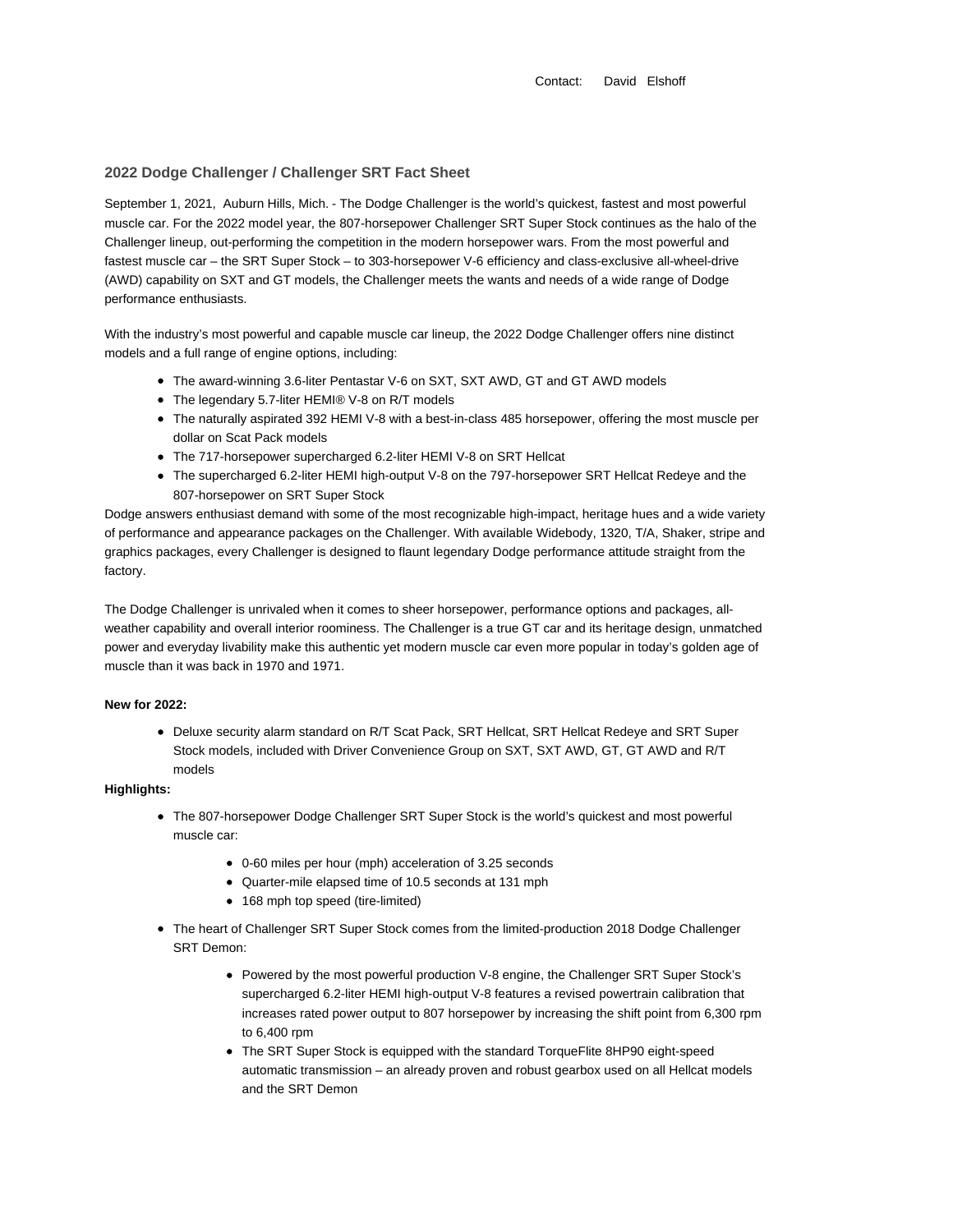- The Bilstein adaptive damping suspension has been tuned for drag racing, shifting as much weight as possible on the rear tires at launch for maximum traction
- SRT Super Stock features lightweight all-aluminum Brembo four-piston brake calipers and 14.2-inch vented rotors
- Challenger SRT Super Stock is equipped with standard lightweight 18-by-11-inch wheels in Low Gloss Granite finish, riding on the same sticky 315/40R18 Nitto NT05R drag radials that were first featured on the SRT Demon
- Performance-tuned asymmetrical limited-slip differential with 3.09 final drive
- Track mode within the SRT Drive Modes on the SRT Super Stock will activate a revised shock tuning for the drag radials
- SRT Race Options Line Lock, Launch Control, Power Chiller, Race Cooldown and Torque Reserve all come standard on the SRT Super Stock
- Challenger offers a full range of engine options for 2022, including:
	- Award-winning 3.6-liter Pentastar V-6 with 303 horsepower in SXT, SXT AWD, GT and GT AWD models
	- Legendary 5.7-liter HEMI V-8 with up to 375 horsepower in R/T models
	- Naturally aspirated 392 HEMI V-8 with 485 horsepower in R/T Scat Pack and Scat Pack Widebody models
	- Supercharged 6.2-liter HEMI V-8 with 717 horsepower in SRT Hellcat models
	- Supercharged 6.2-liter HEMI high-output V-8 with 797 horsepower in SRT Hellcat Redeye models
	- Supercharged 6.2-liter HEMI high-output V-8 with unique calibration to make 807 horsepower on SRT Super Stock
- Standard Tremec six-speed manual transmission standard on the R/T, R/T Scat Pack and SRT Hellcat models
- Efficient TorqueFlite eight-speed automatic transmission standard on SXT, SXT AWD, GT, GT AWD, SRT Hellcat Redeye and SRT Super Stock models; optional on R/T, R/T Scat Pack and SRT Hellcat models
	- Proven and robust heavy-duty TorqueFlite 8HP90 eight-speed automatic transmission standard on SRT Hellcat Redeye and SRT Super Stock; optional on SRT Hellcat
- Active Exhaust is standard on all HEMI V-8 models: All 5.7-liter HEMI V-8 Challenger models feature a 2.75-inch electronically controlled active exhaust system to deliver a signature Dodge muscle-car sound
- Standard SRT Drive Modes on R/T Scat Pack and SRT Hellcat models allow drivers to tailor their driving experience by controlling horsepower (SRT Hellcat models), transmission shift schedules, steering, paddle shifters (automatic transmission), traction and suspension. Drive Modes are pre-configured for Sport, Track and Default modes, while Custom mode lets drivers tailor the drive experience to their favorite settings
- Available Widebody Package, on R/T Scat Pack, SRT Hellcat and SRT Hellcat Redeye models, adds 3.5 inches of overall width, rides on sticky 305/35ZR20 Pirelli tires mounted to 20-by-11-inch wheels and includes electric power steering (EPS) system with SRT Drive Modes:
	- R/T Scat Pack Widebody features larger adaptive damping suspension, Brembo six-piston brakes, performance shift indicator and 20-by-11-inch aluminum wheels
	- SRT Hellcat Widebody and SRT Hellcat Redeye Widebody models feature standard 20-by-11-inch wheels
- The Challenger R/T Scat Pack 1320, named for the quarter-mile distance of 1,320 feet, features exclusive drag-strip technology from the iconic Dodge Challenger SRT Demon. Powered by the 392 HEMI V-8 engine that delivers 485 horsepower and 475 lb.-ft. of torque, the R/T Scat Pack 1320 is a drag-oriented, street-legal muscle car and a blank canvas for the serious grassroots drag racer:
	- With a quarter-mile ET of 11.70 seconds at 115 mph, the showroom-stock Challenger R/T Scat Pack 1320 is the fastest naturally aspirated, street-legal muscle car available
	- Drag-specific components and technologies include TransBrake, Torque Reserve, Nexen SUR4G Drag Spec 275/40R20 street-legal drag radials, SRT-tuned three-mode adaptive damping suspension, Drag Mode, driver's seat only standard configuration, performance-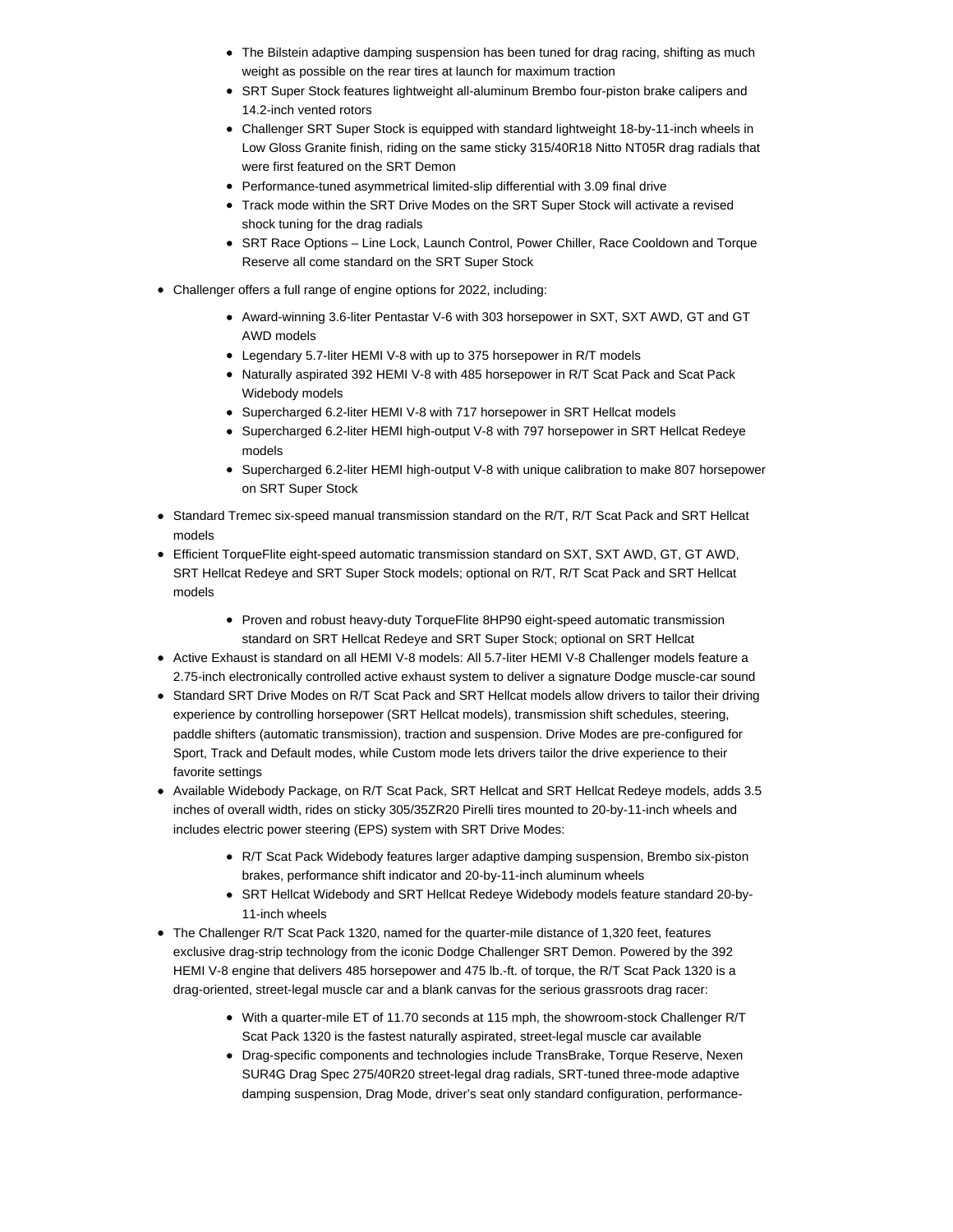tuned asymmetrical limited-slip differential with 3.09 final drive, extreme-duty 41-spline rear axle half shafts, Line Lock, Launch Assist and Brembo high-performance brakes

- T/A Package adds even more heritage to naturally aspirated V-8 models with visual and performance enhancements inside and out, featuring painted Satin Black hood, Satin Black wrapped roof and decklid, 20-inch wheels, Satin Black spoiler with T/A decal, Mopar cold-air intake system, lit Air Catcher headlamps and white face gauges with Gloss Black cluster trim rings
	- Widebody Package is available on the T/A 392 models offering improved performance with the wider wheels and tires
- Shaker Package, available on R/T and R/T Scat Pack models, includes the legendary cold-air grabbing Mopar Shaker hood, "Shaker" underhood decal, "Challenger" script grille badge (R/T), black rear spoiler (R/T), black fuel door (R/T), black grille surround (R/T), "Shaker" instrument panel badge and Gloss Black instrument panel cluster trim rings
	- Widebody Package is available on the R/T Scat Pack Shaker models offering improved performance with the wider wheels and tires
- Available Plus Package adds numerous premium interior and exterior features across the entire Challenger lineup, including heated and ventilated leather seats, power tilt/telescope steering column, unique wheels and memory feature for driver seat, steering column, side mirrors and radio presets
- Rear Seat Delete Group removes rear seating, rear seat belts and adds rear cargo net on SRT Hellcat, SRT Hellcat Redeye and SRT Super Stock models
- Wide variety of exterior stripe designs are available across the entire Challenger lineup
- More than 70 available safety and security features, including Forward Collision Warning, adaptive cruise control, Blind-spot Monitoring and Rear Cross Path detection

### **Model Lineup**

For 2022, the Dodge Challenger lineup consists of nine models:

- $\bullet$  SXT
- SXT AWD
- $\bullet$  GT
- GT AWD
- $\bullet$  R/T
- R/T Scat Pack (available with Widebody)
- SRT Hellcat (available with Widebody)
- SRT Hellcat Redeye (available with Widebody)
- SRT Super Stock (Widebody only)

### **Available Exterior Colors:**

- Frostbite
- F8 Green
- Go Mango
- Granite
- Hellraisin
- Indigo Blue
- Octane Red
- Pitch Black
- Sinamon Stick
- Smoke Show
- TorRed
- Triple Nickel
- White Knuckle

#### **Available Interior Colors:**

**Black** Black/Caramel Black/Ruby Red Demonic Red Sepia